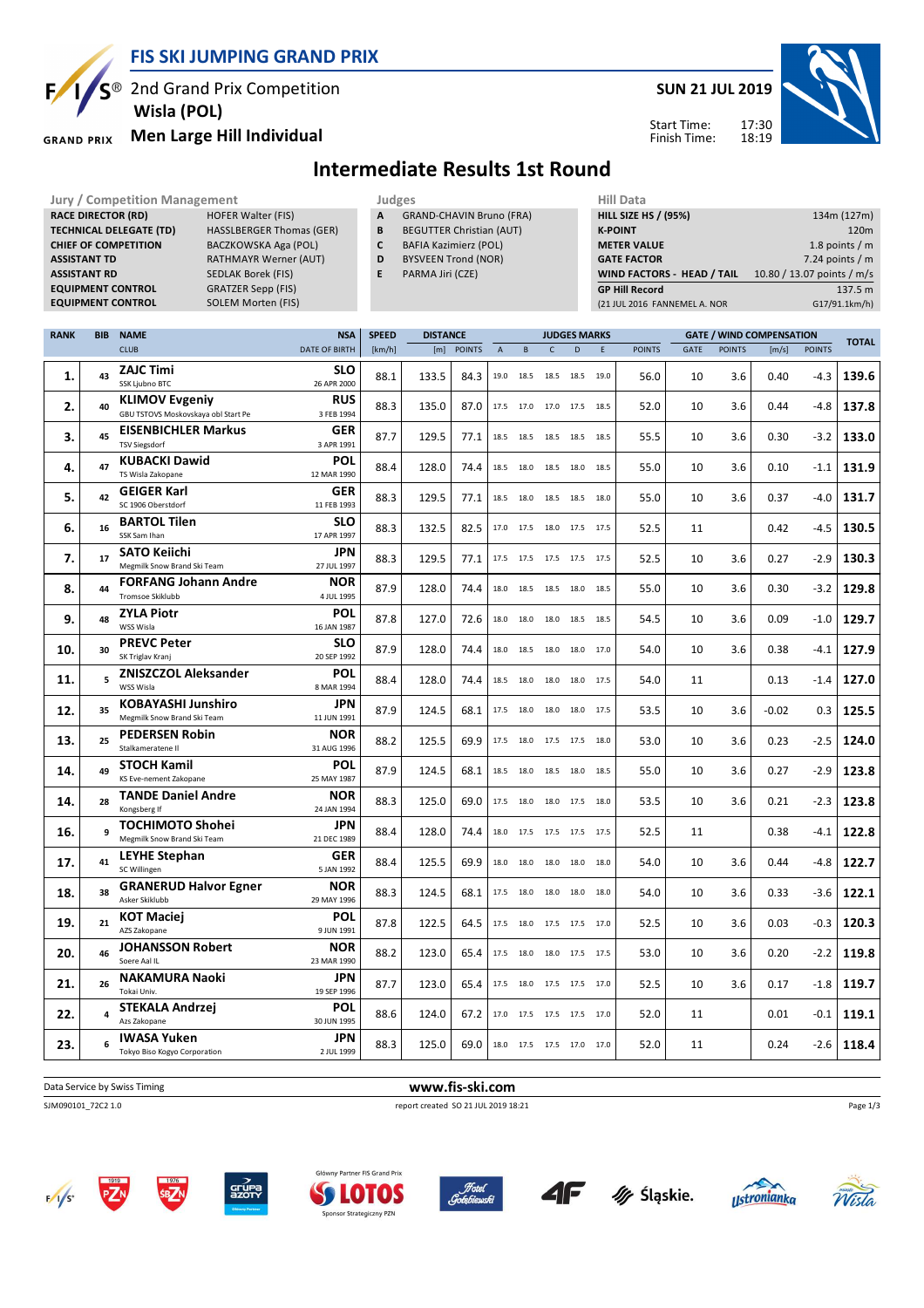**FIS SKI JUMPING GRAND PRIX**

**5<sup>®</sup>** 2nd Grand Prix Competition

 **Wisla (POL)**

**Men Large Hill Individual GRAND PRIX** 

### **Intermediate Results 1st Round**

**RANK BIB NAME**  $CULB$ **NSA** DATE OF BIRTH **SPEED** [km/h] **DISTANCE** [m] POINTS **JUDGES MARKS** A B C D E POINTS **GATE / WIND COMPENSATION** GATE POINTS [m/s] POINTS **TOTAL 24. 20** SV Innsbruck-Bergisel-Tirol **SCHLIERENZAUER Gregor** 7 JAN 1990 **AUT** 87.8 121.0 61.8 17.5 17.5 17.5 17.5 17.5 52.5 10 3.6 0.01 -0.1 **117.8**  $24.$   $10$ SC Seekirchen-Salzburg **HUBER Stefan** 8 MAR 1994 **AUT** 88.0 125.0 69.0 17.5 18.0 17.5 18.0 17.5 53.0 11 0.39 -4.2 117.8 **26. 24** Nove Mesto-Dukla **POLASEK Viktor** 18 JUL 1997 **CZE** 87.5 122.0 63.6 17.5 17.5 17.5 17.5 17.5 52.5 10 3.6 0.19 -2.1 **117.6 27. 34** SG Nickelhuette Aue **FREITAG Richard** 14 AUG 1991 **GER** 87.8 121.0 61.8 17.5 18.0 18.0 17.5 17.0 53.0 10 3.6 0.12 -1.3 117.1 **28. 36** Vallee du Joux **PEIER Killian** 28 MAR 1995 **SUI** 88.1 122.0 63.6 17.0 17.5 17.0 17.5 17.0 51.5 10 3.6 0.16 -1.7 117.0  $29.3$ TS Wisla Zakopane **MURANKA Klemens** 31 AUG 1994 **POL** 88.4 122.0 63.6 18.0 17.5 18.0 17.5 53.0 11 0.00 0.0 116.6 **30. 33** LKS Klimczok Bystra **WOLNY Jakub** 15 MAY 1995 **POL** 88.1 120.0 60.0 17.5 17.5 17.0 17.5 52.5 10 3.6 0.03 -0.3 115.8  $31.$   $23$ Raelingen Skiklubb **LINDVIK Marius** 27 JUN 1998 **NOR** 88.1 121.0 61.8 17.5 17.5 17.5 17.5 17.5 52.5 10 3.6 0.24 -2.6 **115.3 32. 14** WSS Wisla **WASEK Pawel** 2 JUN 1999 **POL** 88.4 123.0 65.4 1.7.5 1.7.5 1.7.5 1.7.5 1.7.5 52.5 11 **33. 37** SC Seekirchen-Salzburg **HUBER Daniel** 2 JAN 1993 **AUT** 87.6 120.0 60.0 17.5 17.5 17.5 17.5 17.5 52.5 10 3.6 0.14 -1.5 **114.6 34. 11** Moscow Region TSSP **NAZAROV Mikhail** 14 OCT 1994 **RUS** 88.4 124.0 67.2 17.0 17.5 17.5 17.5 17.5 52.5 11 0.50 -5.4 114.3 **35. 39** LSK Lomnice nad Popelkou - Dukla **KOUDELKA Roman** 9 JUL 1989 **CZE** 87.7 121.0 61.8 17.5 17.5 17.5 17.5 18.5 52.5 10 3.6 0.42 -4.5 **113.4 36. 29** Ssk Menges **LANISEK Anze** 20 APR 1996 **SLO** 87.6 121.0 61.8 17.5 17.5 17.5 17.5 17.5 52.5 10 3.6 0.43 -4.6 **113.3 37. 50** SV Schwarzach-Salzburg **KRAFT Stefan** 13 MAY 1993 **AUT** 87.7 118.5 57.3 17.5 17.5 17.0 17.0 17.0 51.5 10 3.6 -0.06 0.8 113.2  $38.$   $22$ SV Innsbruck-Bergisel-Tirol **AIGNER Clemens** 2 FEB 1993 **AUT** 88.4 119.5 59.1 17.0 17.0 17.5 17.0 17.5 51.5 10 3.6 0.15 -1.6 112.6 **39. 27** Wsv Oberaudorf **SCHMID Constantin** 27 NOV 1999 **GER** 87.9 119.0 58.2 17.0 17.5 17.5 17.0 17.0 51.5 10 3.6 0.15 -1.6 111.7 **40. 32** Megmilk Snow Brand Ski Team **SATO Yukiya** 19 JUN 1995 **JPN** 87.7 118.0 56.4 17.0 17.0 17.0 16.5 51.0 10 3.6 0.05 -0.5 110.5 **41. 31** Kiteen Urheilijat **AALTO Antti** 2 APR 1995 **FIN** 88.5 118.5 57.3 17.0 17.0 17.0 17.0 17.0 51.0 10 3.6 0.14 -1.5 110.4 **42. 18** Sk Triglav kranj **JELAR Ziga** 22 OCT 1997 **SLO** 88.0 119.0 58.2 17.0 17.5 17.5 17.0 17.0 51.5 10 3.6 0.29 -3.1 **110.2**  $43.$  8 Am Bachtel wald **PETER Dominik** 30 MAY 2001 **SUI** 88.4 118.0 56.4 17.5 17.5 17.5 16.5 52.5 11 0.40 -4.3 104.6 **44. 7** TJ Dukla Liberec **STURSA Vojtech** 3 AUG 1995 **CZE** 88.0 118.0 56.4 17.0 17.0 16.5 17.0 51.0 11 0.28 -3.0 104.4  $45.$  | 2 WSS Wisla **PILCH Tomasz** 20 OCT 2000 **POL** 88.5 116.0 52.8 17.5 17.0 17.0 17.0 17.0 51.0 11 0.01 -0.1 103.7  $46.$  1 Wee Wiela **JUROSZEK Kacper** 5 JUN 2001 **POL** 88.4 116.5 53.7 16.0 16.5 17.0 17.0 16.5 50.0 11 0.01 -0.1 **103.6 47. 12** Einsiedeln **SCHULER Andreas** 30 DEC 1995 **SUI** 88.4 117.5 55.5 17.5 17.5 17.0 17.0 16.5 51.5 11 0.45 -4.9 102.1 **48. 15** Sdushor CSP N. Novgorod **TROFIMOV Roman Sergeevich** 19 NOV 1989 **RUS** 88.1 116.0 52.8 16.5 17.0 17.0 17.0 16.5 50.5 11 0.43 -4.6 **98.7 49. 13** UVB Hinzenbach-Oberoesterreich **SCHIFFNER Markus** 5 JUN 1992 **AUT** 87.8 114.5 50.1 16.5 16.5 16.0 17.0 16.0 49.0 11 0.33 -3.6 95.5 **50. 19** SG Nickelhuette Aue **HAMANN Martin** 10 APR 1997 **GER** 87.7 109.5 41.1 17.0 16.5 16.5 16.5 15.5 49.5 10 3.6 0.21 -2.3 91.9

















Page 2/3

17:30 18:19 Start Time: Finish Time: